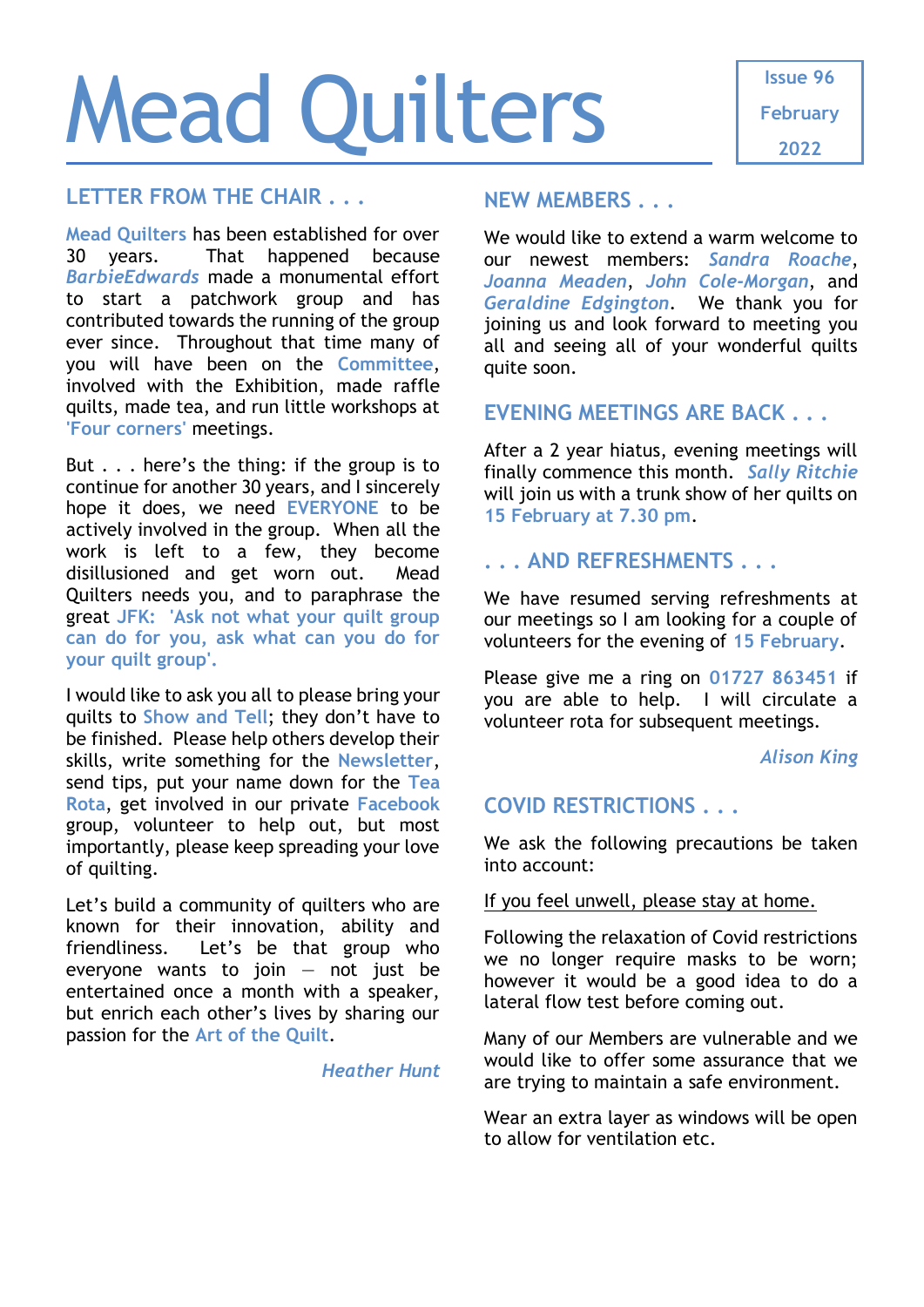### **AGM . . .**

One of the main items to discuss at this year's event is the **Constitution**. The existing Constitution is inadequate for the size of the current group. Members often quote weird and wonderful **'rules'** that apply to the group, but there is no written evidence of such rules.

A suggested revised document will be sent out for your consideration in the coming weeks. If you would like to suggest any amendments, please put them in writing to the **Committee** for consideration. The new Constitution will be agreed at the **AGM**.

### **DENHAM RETREAT . . .**

Imagine two nights away in a lovely hotel, all your meals provided and the whole weekend ahead of you to make quilts. We have just the ticket!



*Elizabeth* is taking bookings for next year's **Quilting Retreat** at **Denham Grove Hotel, Uxbridge**.

The dates are 27 - 29 January 2023 and the cost is £209.00. Places are limited to 18, so don't delay in securing a spot.

Please email **Elizabeth** on

#### **[retreat@meadquilters.org](mailto:retreat@meadquilters.org)**

## **LIVING CRAFTS 5 – 8 MAY AT HATFIELD HOUSE . . .**

We would like to continue our presence at this yearly event but we need your help. *Carol Wort* has led the team for the past 5 years and would like to step down. We are looking for 3 people to help organise and run the event.

To discuss what is involved, please email

**[carol@meadquilters.org](mailto:carol@meadquilters.org)**

## **REGIONAL DAY, 12 MARCH FLAUNDEN VILLAGE HALL . . .**

**Mead Quilters** are providing the refreshments for this event. At the moment, there is not a final figure for those attending but if you are willing to make a cake please get in touch on **01727 863451**.

Once I have the numbers I will be able to judge how many cakes we need and confirm your offer.

Thank you in anticipation.

*Alison King*

#### **WORKSHOP**

Following the hugely popular January speaker *Karen Eckmeier*, a **Zoom** workshop is booked for **March**.

> **HAPPY VILLAGES WORKSHOP Saturday 26 March, 10.00am-4pm On Zoom, £30.00**

There are 24 spaces, but if it is very oversubscribed, **Karen** has agreed to do a second repeat workshop.

Apply for a place at **[iqbookings21@gmail.com](mailto:iqbookings21@gmail.com)**